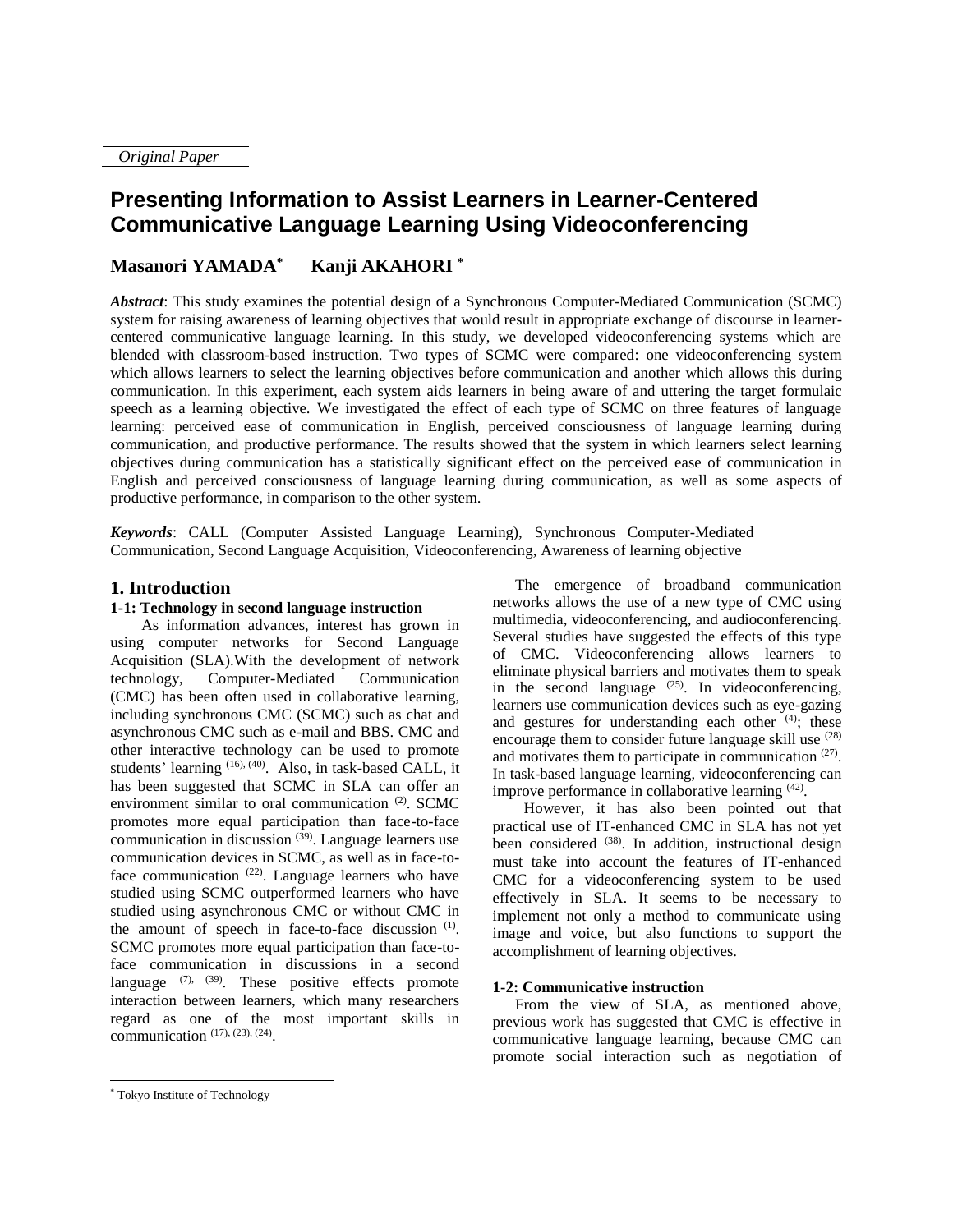meaning between learners, comprehensive input, and output. Interaction, comprehensive input, and output seem to play an important role in language learning. The importance of these factors in classroom-based communicative instruction has been verified by many previous studies (e.g., (17), (18), (23)) .

Comprehensive input is defined as written or spoken information in the target language which the learner can comprehend  $(17)$ ,  $(18)$ ,  $(21)$ . Interaction is based on comprehensive input. In SLA, communication skills, in particular, seem to be learned through communication between participants such as learners and teachers  $(23)$ ,  $(24)$ .

Interaction refers to meaningful communication to enable understanding, and drives comprehensive input (23), (24). For example, when a learner cannot understand his/her interlocutor's utterance, his/her interlocutor tries to modify or paraphrase for the learner's understanding. In another case, a learner can ask his/her interlocutor to repeat. Learners seem to learn communication skills through the production of comprehensive input in interaction.

Output is defined as a learning activity in language education. Learners need to perform learning activities such as uttering, repeating or writing, because learners produce comprehensive input through interaction (33),  $(34)$ . Swain  $(34)$  claimed that output has three functions: noticing the gap between what the learner can and cannot express; testing of hypotheses, such as in the trial-and-error method; and metalinguistic functions, such as reflective learning.

A communicative approach incorporates all three of these factors, and is effective in fostering communication skills. However, in an interactive classroom setting, it is difficult to make learners aware of the learning objectives consciously. In general, learning objectives are not described clearly in communicative task-based instruction, because evaluation criteria are concerned with task accomplishment and outcome of communication, not fluency and accurate form of learners' utterances (11). An effective method for teaching linguistic features such as grammatical accuracy is a particularly important topic in communicative language learning  $(12)$ .

## **1-3: Instructional background**

Japan has traditionally focused on grammatical competence in language learning. However, with internationalization, we face the possibility of having to speak English anywhere, anytime, even in Japan. Thus, recently, the focus of instruction was shifted from English as sophistication to English as a communication tool, and the development of practical communication skills has been clarified as the goal of English education in the official curriculum guidelines of Japan<sup>(26)</sup>. However, teachers need many time to teach communication skills, which consist of many

basics which learners, particularly beginners, have to master.

Ideally, teachers would teach both fundamental and high level skills in every face-to-face lecture. However, this ideal is difficult to achieve, because the lecture time is so short that they may not be able to accomplish the learning objectives which they set. The use of CMC can be an effective solution; blended learning with CMC and face-to-face lectures can be practical and effective for second language learning.

In such blended learning, online learner-centered study is often offered, with the intent of motivating learners to study and review independently. It has been suggested that learner-centered instruction may promote negotiation of meaning and increase motivation in language learning  $(13)$ ,  $(30)$ . However, there are concerns that learners do not study accurate speech in such communication; because learners are not conscious of learning objectives, they do not understand what they have to learn and what they have to do in learner-centered instruction. Discourse in teacher-fronted instruction is more grammatical than that in learner-centered study  $(30)$ . Therefore, it is important to design instruction which raises consciousness of learning objectives and retains high motivation without having the teacher present.

## **1-4: Viewpoints of Cognitive Psychology and SLA**

 In recent years, interactive media based on interactive instructional design has been applied in classrooms. This has led many researchers and instructors to pay attention to performance in learning. Attention to and consciousness of learning objectives in learning and acquisition is essential in designing effective instruction. However, the learning environment itself may place a high cognitive load on the learner, reducing the effectiveness of such instruction. Cognitive load theory assumes that environmental factors such as task, material, and ambient noise as well as learners' mental state affect the cognitive load of their learning, due to limitations of working memory and information processing (20), (35). This theory is concerned with the ease of understanding of learning material, interactivity with learning materials in learning, the presentation of information which promotes learning activities, and evaluation of the complication of learning material. Thus, cognitive load theory can be a guideline for conducting effective learning environment. Many researchers  $(6)$ ,  $(19)$ ,  $(36)$ suggest that cognitive load theory facilitates the construction of effective learning material, and that management of cognitive load is important in learning.

 The other viewpoint of cognitive psychology is the instruction method by which learners acquire new learning objectives through effective use of knowledge. Knowledge will be fossilized, if the situation which a learner can use it effectively is not given. Bransford (3) and CTGV $^{(8)(9)}$  suggested that actual problem-solving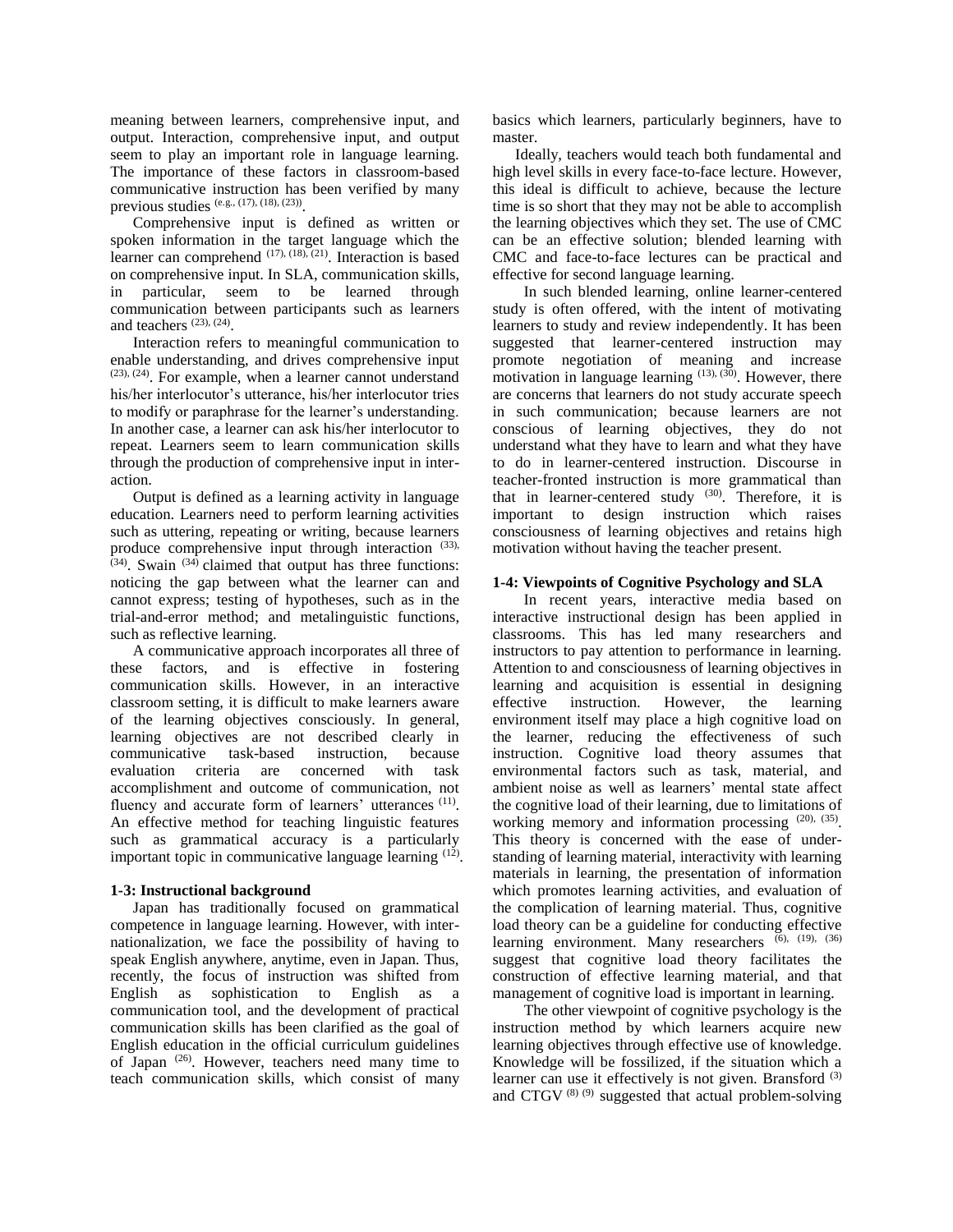situation in which learners can use knowledge enhance the learning performance and outcome through suitable use of such knowledge. This instruction method proposes anchored instruction, in which setting worldrelated situations activates learnt knowledge, motivates learners and contributes to the acquisition of new knowledge effectively.

One of the unique features of SCMC is that it encourages participants to respond to their interlocutors quickly  $(2)$ ,  $(39)$ . This motivates learners to participate and promotes interactivity, as mentioned above; however, it also increases the cognitive load of learning, since learners are forced to load the desired expressions and vocabulary immediately. One way to reduce this load is to present learners with additional material to assist in second language acquisition. Providing information to assist learners in raising consciousness of learning objectives while the learners are performing second language communication may further increase cognitive load; however, such material can also facilitate communicative learning, because it helps learners resolve communication problems such as unknown meaning  $(5)$ . From the view of anchored instruction as mentioned before, connecting the learnt knowledge and fact to world-related situations appears to be effective on the enhancement of learning. On the other hand, from the viewpoints of both cognitive psychology and SLA  $(11)$ ,  $(14)$ ,  $(15)$  attention to learning objectives such as linguistic forms can be improved during second language communication by showing the target form prior to communication. Thus, in order to design the system functions and architecture, both SLA theories and cognitive load should be considered, and then the effect of the functions and architecture on the learners' perception and the learning performance need to be clear.

## **1-5: Purpose of study**

This study examines the potential design of a SCMC system for raising awareness of learning objectives that would result in appropriate exchange of discourse in learner-centered communicative language learning. To do this, we analyze the differences between two systems from the following three viewpoints:

#### 1: Perceived ease of communication in English

 Learners were asked to answer four items regarding the ease of English communication, such as the usefulness of the system when communication is deadlocked and the perceived confidence when one faces trouble in communication. Often, in learnercentered English communication, learners fail to communicate in English because they lack of proficiency in the language. These items should be evaluated to get a clear idea of the contribution of the system in providing assistance to learners when they face communication problems.

2: Perceived consciousness of language learning during communication

 This point is concerned with the consciousness of the grammatical accuracy, comprehension of learners' desired meaning in English communication and self-efficacy. SCMC in the second language communication promotes the interaction as mentioned in 1.1. However, as pointed out in 1.3, one of common problems in the second language learning is how to raise learners' consciousness of target language forms in communication tasks. This leads to the need to evaluate the effect of the systems on the consciousness of language learning in communication.

### 3: Language productive performance

In addition to subjective data such as learners' consciousness, objective data such as learners' utterance itself are helpful in order to evaluate the effect of the system. The effect of the differences between the two systems on language performance can be evaluated by objective data, not subjective data.

It is important to examine the perceived consciousness of the ease of communication, and language learning, and the performance for the provision of the effective design of language learning system <sup>(29)</sup>. For this study, we first developed two SCMC systems allowing learners to be conscious of their SLA through learning activities in learnercentered communication: one videoconferencing system which allows learners to select concrete items for the achievement of the learning objective prior to communication (the IAO system), and one which allows this during communication (the DUR system).In this paper, we evaluate the effectiveness of each system from three viewpoints above, and discuss the distinctive features of each medium.

## **2. System Development**

In SLA research, one common topic is how to raise learners' consciousness of target language forms in communication tasks <sup>(12)</sup>, as we mentioned above. Previous studies have suggested the effectiveness of grammar consciousness-raising tasks in communication (14), (15). The significance of these studies was based on the importance of learners' awareness in communicative instruction. Some studies report that learners cannot learn learning objectives without being conscious of these objectives in second language learning  $(31)$ ,  $(32)$ . Many previous studies reveal the feature of SCMC and its effect on language learning as referred above  $(e.g., (22), (25), (42))$ . However, SCMC in these studies were plain text-chat or plain videoconference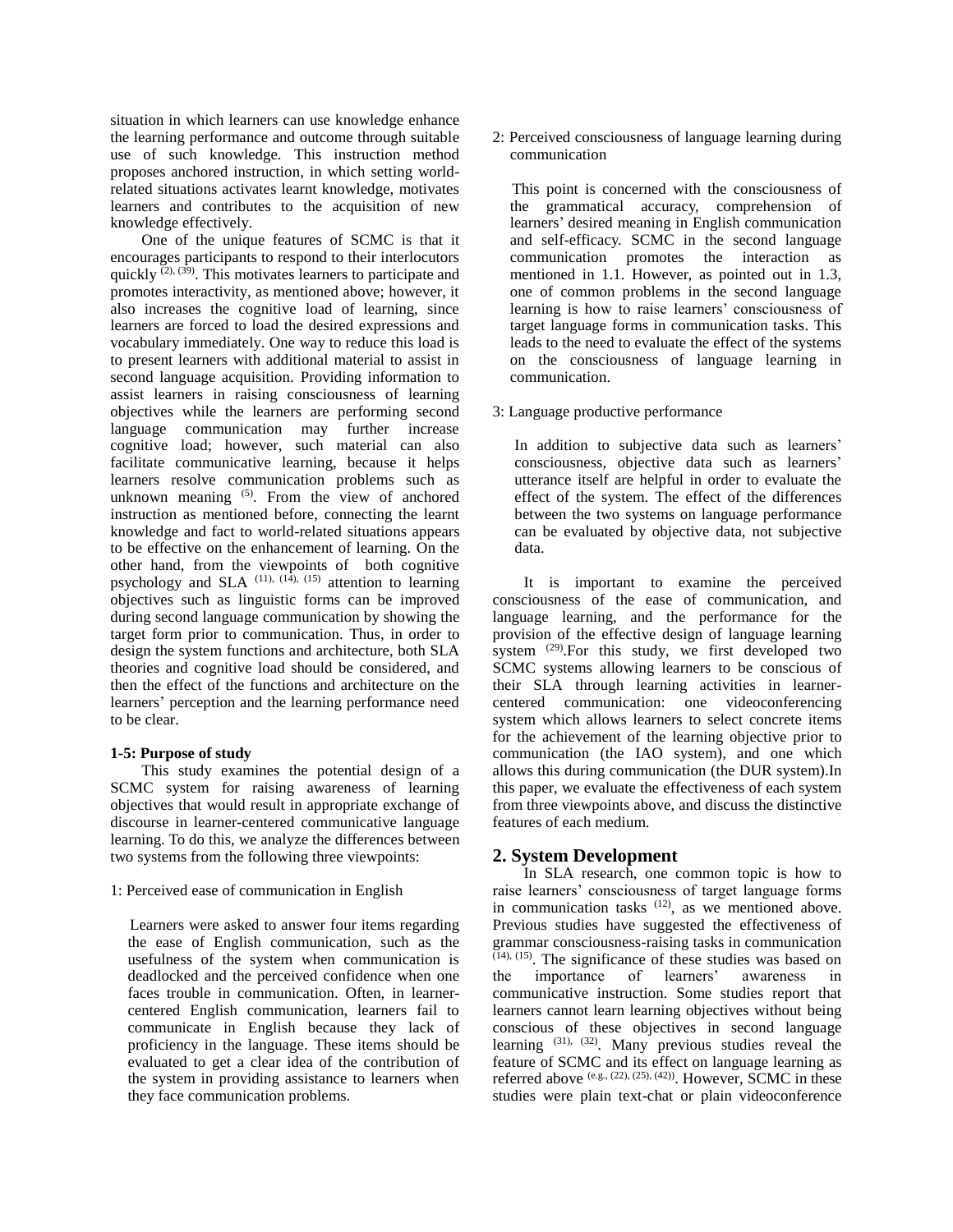which displays only the partner's image. For example, Lee <sup>(22)</sup> used plain text chat and suggested that SCMC can be similar to face-to-face settings, focusing on the interaction for modification. Zähner et al  $(42)$  suggested that videoconference can be an effective tool for taskbased language learning from the view of efficiency of task achievement. However, plain videoconference was applied to this practical experiment and its effect on the language learning and performance is not clear. Existing SCMC software seemed to have difficulty in promoting learners' consciousness of learning objectives in learner-centered communication, because such software did not display the learning objectives and context for communication. Therefore, in learnercentered communication, we considered the necessity to (1) give context for communication and (2) display learning objective at all times in order to raise learners' consciousness of learning objectives.

For this experiment, we developed two types of software systems that allow learners to be aware of and utter the target formulaic speech as a learning objective. Formulaic speech is an expression that consists of fixed and repeated words and is employed in particular situations. We chose the acquisition of formulaic speech as the learning objective because formulaic speech acquisition is employed commonly and accepted by learners of a wide age range in the early stages of  $SLA^{(10)}$ , and is a possible effective tool for social interaction<sup>(41)</sup>. The system allows learners to select a target expression from several formulaic speech patterns which the teacher has selected and displays it during communication in SCMC. We assumed that learners use the target expression as a learning objective in communication.

#### **2.1. System Architecture**

consist of a computer, with a camera and headset with microphone attached, running software that allows the learner to select expressions and displays the target

expressions, learning material, and the interlocutor's image and voice. All client software types was developed in Macromedia® Flash™ and Action Script, and can be used on web browsers with the Flash™ Player plug-in 7.0 or later installed. In the case that an older version or no Flash Player is installed, web browsers will inform the users about it, and then they would download and install the plug-in automatically with the user's permission. The server side consists of software for the management of learning material, management of target expressions, and storage of learners' selected categories (for the DUR system and the IAO system) and expressions (for the IAO system only). The software is implemented in PHP 5.0, and uses the Apache 2.0 web server with the PHP module and the Macromedia® Flash™ Communication Server MX 1.5 streaming server. All of the server software runs on the same computer. Generally, in most cases, learners may be required to install some particular videoconferencing software, and such software may not function correctly in some operating environments. However, these systems allow learners the ease of use without having to install those particular software.

#### **2.2. System Functions**



**Figure 1** Interface and sequence of IAO system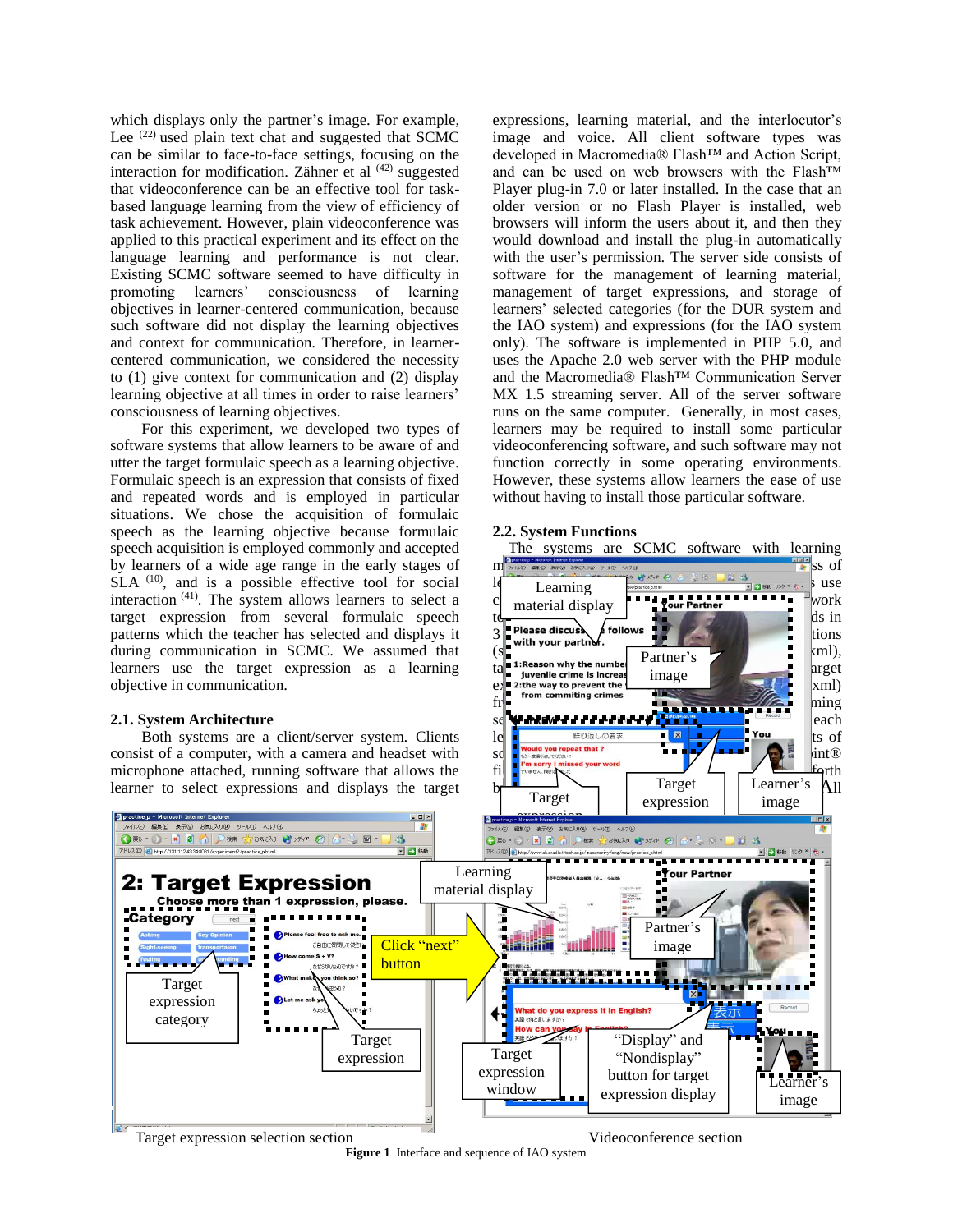functions were component-based developed. This means that systems administrators or instructors can add or delete each function, depending on their necessity, by editing the xml setting. In other words, the systems allow them to add or delete each function, target expression and their meaning, as well as change the learning materials.

 The difference between the two types of systems is when learners select the target expressions, following the theories mentioned in 1-4. For the IAO system, the system first displays the target expression selection area. This area includes the selection and display of a target expression to help learners be conscious of the target expression, as well as learning material for collaborative activity. After selection, the system moves to the videoconference section. In this area, target expressions selected in the target expression selection area are displayed in the target expressions window. The "Display" and "Nondisplay" buttons in this area enables learners to display and hide the target expressions window. Learners can drag the target expressions window within the Flash Player area embedded in HTML.

For the DUR system, the display on the client immediately moves to the communication area after reading the target expression file. This area includes the selection and display of a target expression to help learners be conscious of the target expression, as well as, learning material for collaborative activity. Learners can control the target expressions window in the same way as that in the IAO system.

## **2.3. Interface**

For the IAO system, the client interface consists of target expression selection section and videoconferencing section. In the target expression section, the system displays the categories of expressions; after selection, expressions in the category are displayed with the meaning of each expression. In the videoconferencing section, the system shows the target expressions, video from each client and learning material. The flow of use is as follows: Learners select one or more target expressions which they want to practice in videoconferencing, from each target expression category. After selection, the display on the client then moves to the videoconferencing section. This section includes a target expression display to help learners be conscious of the target expression and learning material for collaborative activity.

For the DUR system, the system shows the target expression area, communication area and learning material. Target expression buttons are shown in the target expression area. When the learner clicks one of the buttons, the target expression display appears in a pop up window. The learner can open multiple displays, and can move and close them. Figures 1 and 2 show the interface of each system.

## **2.4. System feature of usage**

 The system developed in this study assists communicative learning while uttering target expressions, which learners have selected as learning objectives. We hypothesized that learners cannot often understand each other's utterance in learner-centered communication. Such difficulty for continuous communication offers frequent opportunities for the negotiation of meaning, which is the resolution of difficulties in communication. In particular, this system helps learners to use the target expressions in the negotiation of meaning for understanding each other. The typical use flow of IAO system is as follow:

- 1: Learner first selects the target expressions in the Target Expression Selection Section. For example, when a learner wants to refer to the useful expression which is often used in the situation where one does not understand the meaning of word, the learner clicks the target expression category button named "When I could not understand the meaning of the word", and then a learner can select the expression.
- 2: After the learner has selected the target expressions, he or she can click the "next button" to move to the videoconference section.
- 3: The learner is then engaged in the task of communicating in English, with reference to the target expressions selected in the Target Expression Selection Section.
- 4: The learner can display or hide the target expression window.
- 5: The learner can click the "NEXT" or "PREV" button to control the learning material slides. He or she learner can communicate with the partner based on the themes given in the learning materials.

A learner uses the DUR system through the following process:

 1: A learner communicates about the given task with a partner.

- 2: The learner refers to target expression. For example, when a learner cannot understand the meaning of the word "ambassador" in the explanation of word "embassy", the learner can choose the target expression category, and then he or she can use the target expression for asking the partner the meaning of "ambassador" (e.g., A learner can use the target expression "What do you mean by "ambassador"?, an expression for asking the meaning of unknown word), referring to the target expression window.
- 3: As for the learning material, the learner can control it in the same way as in the IAO system.

## **3. Method**

## **3.1. Subjects**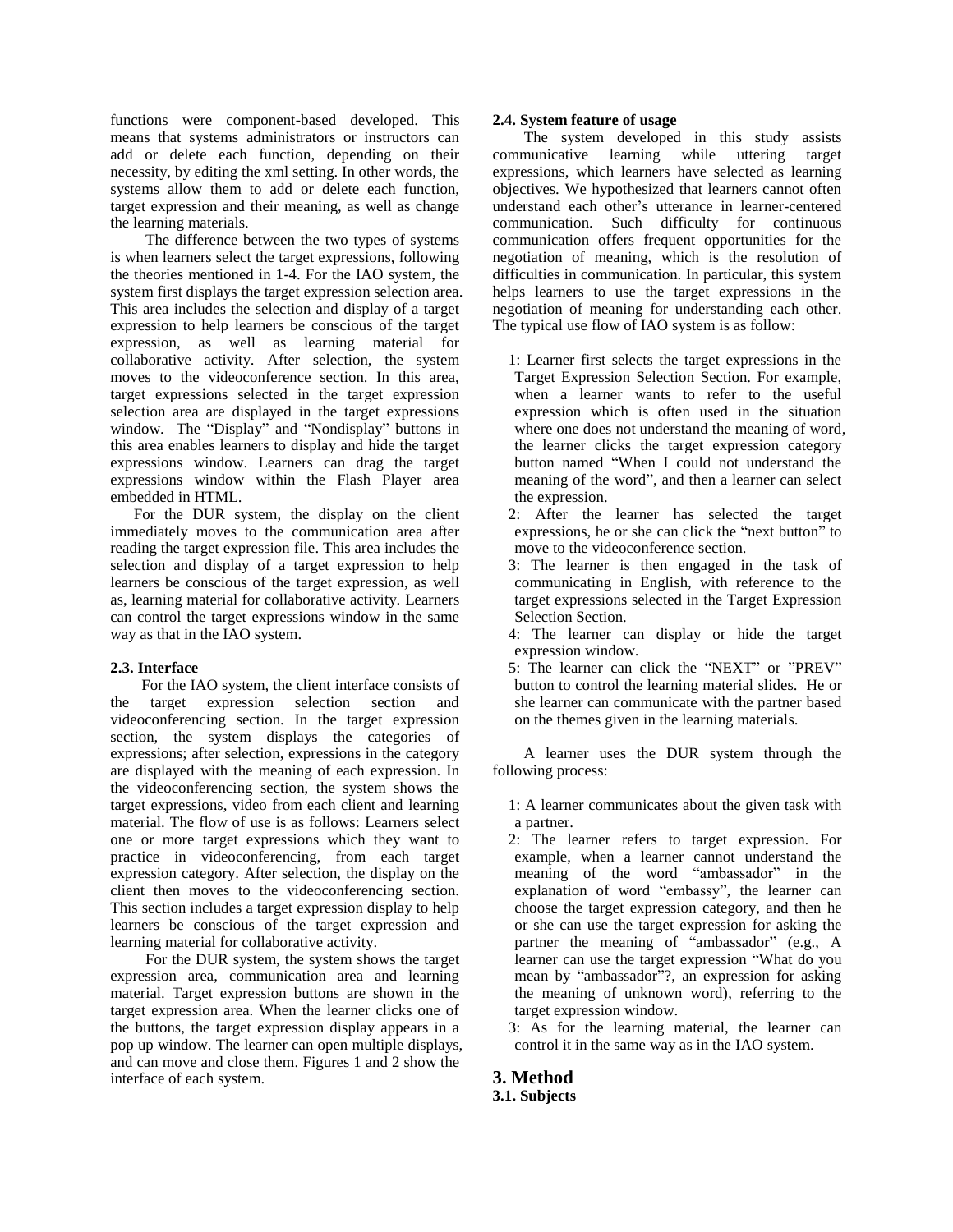The subjects in this study were 28 university students. The subjects did not know each other prior to the experiment. All subjects were non-native speakers.

The subjects' proficiency in English varied from intermediate level students who had participated in some international conferences to low level students who needed help to understand others' utterances. But all had reached at least a high school standard level in grammar and vocabulary. The frequency of speaking English in his or her life depended on each subject.

Computer literacy among the subjects was high. All used computers everyday for e-mail, Internet, writing reports, programming, and so on.

#### **3.2. Procedure**

The purpose of this experiment is to evaluate the effect of time of selection of the target expression in videoconferencing. In order to do this, we compared the DUR system with the IAO system. All subjects used both types of system; however, in order to minimize the effect of the order in which the systems were used, we divided the subjects into two groups. The first group photograph of a pencil, the learner may explain some feature of a pencil such as its shape and material without using the word "pencil". The learner's partner's photographs are not displayed on the learning material display. In this experiment, five photographs are given to one learner. Figure 3 shows the example of the photographs.

### **3.4. Target expression**

The target expressions used in the experiment were topic-related; thus, we selected target expressions based on task design and communication strategies, which were used for the avoidance of communication trouble <sup>(37)</sup>. For example, a learner cannot understand the meaning of the word "Diet" when the partner uses the word "Diet" in the explanation of the photo displayed as "Parliament".. Therefore, the learner utters the suitable target expressions categorized "When I could not understand the meaning of the word" such as "What do you mean by (word)? ". These target expressions are closely related to the learning objective "Learners can use communication strategies" in this



**Figure 3** The samples of photographs in an explanation task

used the IAO system first, followed by the DUR system. We called this group the D-I group (14 subjects). The second group used the systems in the opposite order. We called this group the I-D group (14 subjects).

Subjects participated in learner-centered communication about pre-selected topic as a pair task. Each pair consisted of subjects who had not met before, because familiarity between subjects may have an influence on communication (e.g. falling back to their native language) and evaluation (e.g. they may be affected by their friend's thinking when they evaluate the system). The subjects participated in each task for 15 minutes. After each task, subjects were required to answer a questionnaire within five minute. Each subject in each pair connected to the systems from separate locations.

#### **3.3. Task**

 The task used in this experiment is an explanation task. In such a task, a learner explains photographs of objects to his/her partner without using the objects' names, and the partner guesses what the objects are. The same photographs are not shared between the subjects. For example, when a learner explains a experiment. Table 1 shows the categories and the number of target expressions that belonged to each category in this experiment.

|                          | Number of  |                           |
|--------------------------|------------|---------------------------|
|                          |            |                           |
| Category                 | target     | examples                  |
|                          | expression |                           |
| Request for teaching the |            | "What do you mean by      |
| meaning of word and      |            | $(word)$ ?"               |
| expression               | 3          | "What do you express it   |
|                          |            | in English?"              |
| Request for repetition   | 5          | "Would you say that       |
|                          |            | again, please?"           |
| Using circumlocution     |            | "I don't know what it is  |
| when you don't hit upon  | 8          | in English, but I explain |
| suitable word            |            | its feature"              |
| Making chance of self-   | 5          | "I didn't mean that,"     |
| repairing                |            | "Let me rephrase it"      |
| Confirm your             |            | "Let me make sure your    |
| understanding of your    | 4          | saying",                  |
| partner's utterance      |            | "I'm afraid of            |
|                          |            | misunderstanding you"     |
| Confirm your partner's   | 4          | "Would you follow me?"    |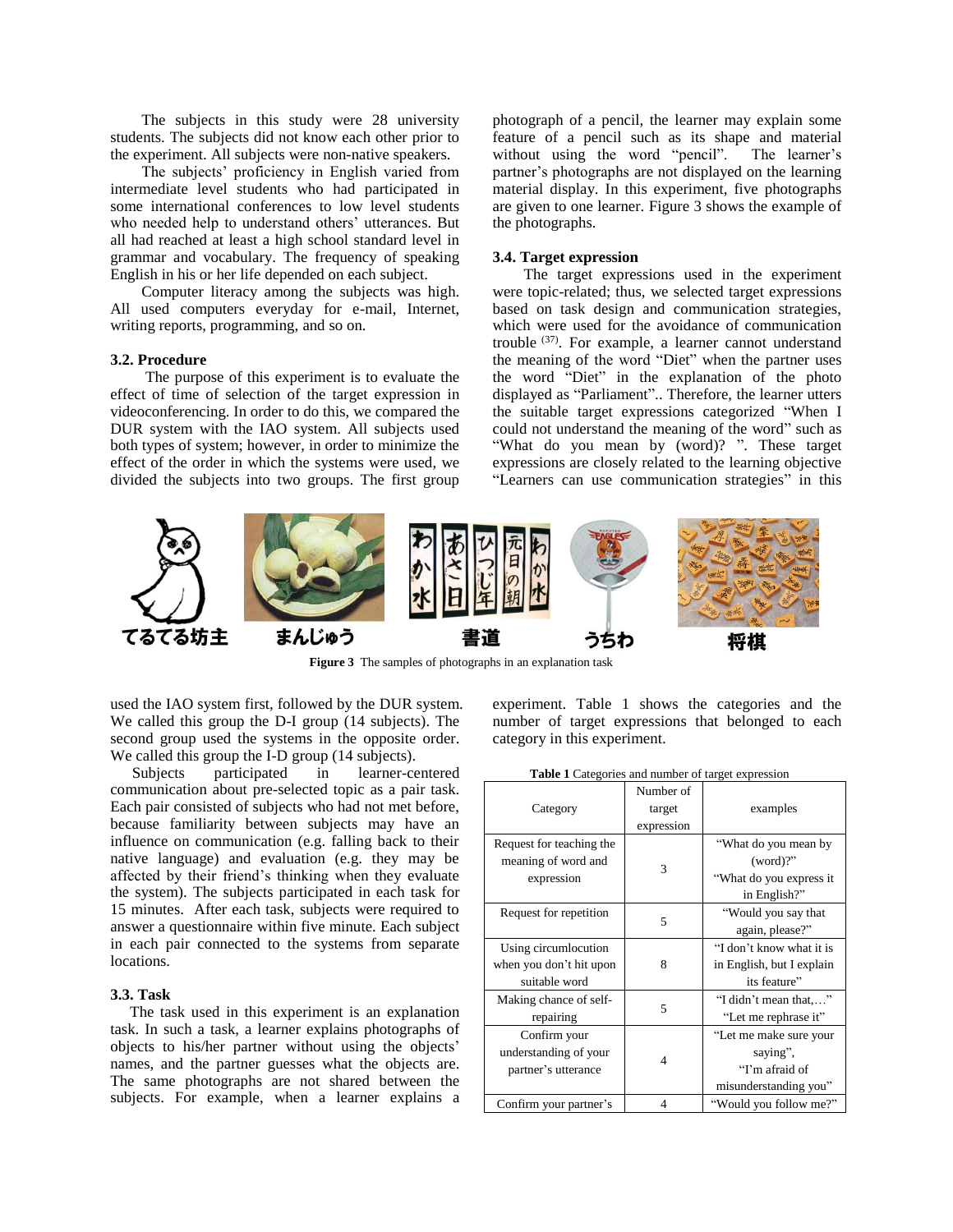| understanding of your | "Would you realize what |
|-----------------------|-------------------------|
| utterance             | I am saying?"           |

|  | <b>Table 2</b> Perceived ease of communication in English |  |
|--|-----------------------------------------------------------|--|
|  |                                                           |  |

| #       | <b>Ouestions</b>                            | Scale            |
|---------|---------------------------------------------|------------------|
| $1 - 1$ | Rate the usefulness of the system when      | $1:$ not at all- |
|         | communication is deadlocked                 | 6: very much     |
| $1-2$   | Rate the perceived relief in using this     | $1:$ not at all- |
|         | system when you cannot understand each      | 6: very much     |
|         | other                                       |                  |
| $1 - 3$ | Rate the perceived confidence when you      | $1:$ not at all- |
|         | face trouble in communication               | 6: very much     |
| $1 - 4$ | Rate the perceived relief in the display of | $1:$ not at all- |
|         | target expressions                          | 6: very much     |

### **3.5. Data collection**

The aim of this study is to investigate the contribution of time of selection of target expression to the perceived ease of communication in English, and the perceived consciousness of language learning during communication, as well as language productive performance such as the utterance of the target expression. Data was collected in two ways. The first is a questionnaire, which all subjects were required to answer after the experiment. The questionnaire asked all subjects to rate the perceived ease of communication in English and the perceived consciousness of language learning while communicating in each videoconferencing system on a 6-point scale. The questions asked to the subjects are shown in Tables 2 and 3. Finally, all subjects were asked their opinions and suggestions regarding these systems. The second data collection method is video recording. In order to conduct and objective research, all communication was recorded, and the ratio of native language utterances to total utterances, the number of uses of the target expression and number of uses of communication strategies were measured for each subject.

### **4. Result**

The data for four subjects were eliminated before the analysis because of the system trouble which occurred when they were using the system. Therefore, twentyfour sets of data were collected in this experiment.

#### **4.1. Perceived ease of communication in English**

A two-way analysis of variance (ANOVA) revealed a main effect for DUR system in 1-2 ( $*$ : p < 0.05,  $F(1,22) = 4.905$  and 1-4 (\*:  $p < 0.05$ ,  $F(1,22) =$ 5.569). Figure 4 shows the average scores, and main effect for each item.

**Table 3** Perceived consciousness of language learning during communication

| <b>Ouestions</b>                    |                |
|-------------------------------------|----------------|
| Rate the perceived consciousness of | 1: not at all- |

|         | grammatical accuracy of your utterances    | 6: very much     |
|---------|--------------------------------------------|------------------|
|         | due to the target expression display       |                  |
| $2 - 2$ | Rate the perceived consciousness of        | $1:$ not at all- |
|         | communication of the desired meaning in    | 6: very much     |
|         | English due to the target expression       |                  |
|         | display                                    |                  |
| $2 - 3$ | Rate the perceived consciousness of the    | $1:$ not at all- |
|         | comprehension of your partner's desired    | 6: very much     |
|         | meaning                                    |                  |
| $2 - 4$ | Rate the perceived consciousness of the    | $1:$ not at all- |
|         | grammatical accuracy of your partner's     | 6: very much     |
|         | utterances                                 |                  |
| $2 - 5$ | Rate the perceived suitability of the time | $1:$ not at all- |
|         | of selection of the target expressions     | 6: very much     |
| $2 - 6$ | Rate the perceived consciousness of long   | $1:$ not at all- |
|         | retention of the selected the target       | 6: very much     |
|         | expressions in communication               |                  |
| $2 - 7$ | Rate the perceived consciousness of        | $1:$ not at all- |
|         | frequent use of the target expressions     | 6: very much     |
| $2 - 8$ | Rate the perceived efficacy of being able  | $1:$ not at all- |
|         | to speak English when you talk with        | 6: very much     |
|         | foreigners                                 |                  |
| $2-9$   | Rate the perceived efficacy of being able  | $1:$ not at all- |
|         | to solve problems in communication with    | 6: very much     |
|         | foreigners                                 |                  |

## **4.2. Perceived consciousness of language learning during communication**

 Selecting target expressions during communication seems to be an important factor in raising the consciousness of language learning in communication; a significant effect was found on 2-1 (\*:  $p < 0.05$ ,  $F(1,22) = 5.303$ , 2-2 (\*: p < 0.05,  $F(1,22) = 4.905$ ), 2-5 (\*\*:  $p < 0.01$ ,  $F(1,22) = 10.355$ ), 2-6 (\*\*:  $p < 0.01$ ,  $F(1,22) = 9.706$ , 2-7 (\*\*\*:  $p < 0.001$ ,  $F(1,22) =$ 16.965), 2-8 (+:  $p < 0.1$ ,  $F(1,22) = 3.143$ ) and 2-9 (+: p  $< 0.1$ , F(1,22) = 4.115). These results are shown in





**Figure 4** Mean scores of perceived ease of communication in English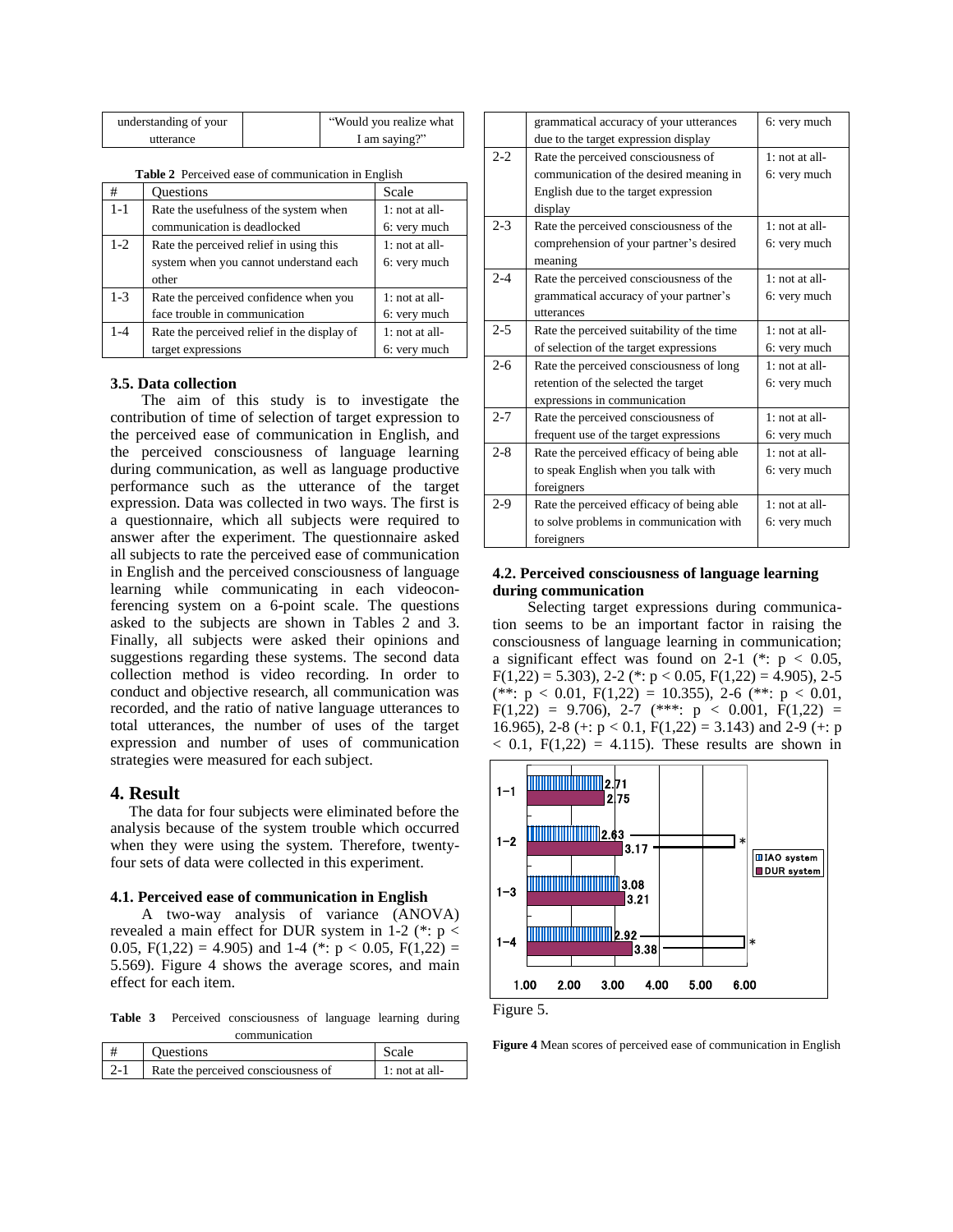

**Figure 5** Mean scores of the perceived consciousness of language learning during communication

| Table 4 |  |  |  | Mean value for language production |
|---------|--|--|--|------------------------------------|
|---------|--|--|--|------------------------------------|

|                                                | <b>IAO</b> | DUR    | Significant |  |
|------------------------------------------------|------------|--------|-------------|--|
|                                                | system     | system | effect      |  |
| Average ratio of<br>native language            | 22.42%     | 26.94% |             |  |
| Average use of<br>target expression            | 0.54       | 2.04   | ***         |  |
| Average uses of<br>communication<br>strategies | 2.71       | 3.21   | $^+$        |  |
|                                                |            |        |             |  |

\*\*\*:  $p < 0.001$ ,  $F(1,22) = 14.975$ . +:  $p < 0.1$ ,  $F(1,22)=4.062$ 

#### **4.3. Video data**

If the target expression display assists the utterances of target expressions when learners face communication problems, the use of native language should decrease in second language communication. The DUR system has no significant effect on the ratio of native language utterances to total utterances, but it does have a significant effect on the number of uses of target expressions and the uses of communication strategies. Selecting target expressions during communication raised the consciousness of target expression use and allowed learners to utter them. However, learners still tended to utter their native language in English communication. Table 4 shows the results in detail.

#### **4.4. Opinions and suggestions from subjects**

Some subjects commented on both types of videoconferencing system. Some opinions confirmed the positive effects of the DUR system and the IAO system; for example, for the DUR system, subjects feel relieved to be able to select the target expressions in communication, which allows subjects to fix communication problems. Positive comments from many subjects included the following:

Subject 1: I felt relaxed, because I could say that I

could not understand my partner's utterance while watching the target expression display selected in communication. (The DUR system)

- Subject 2: I felt relief because I could refer to the target expression when I faced difficulty in saying my desired meaning. (The DUR system)
- Subject 3: I think it is very useful, because it is very practical. I often face troubles in communicating with foreigners. When in such a situation, I feel relief if I have such help. (The DUR system)
- Subject 4: If I focus on some expressions, I can enjoy natural communication without having to select target expressions during communication. (The IAO system)

However, we found some negative opinions. Subjects felt it was time consuming to select target expressions during communication, and felt sorry for making their partners wait. Negative comments are shown as follows:

- Subject 1: I felt very sorry that I made my partner wait as I take the time to select the target expression. (The DUR system)
- Subject 2: When I selected the target expressions in communication, I had to stop the natural communication. (The DUR system)
- Subject 3: Once I had chosen the target expressions in advance of videoconferencing, I could not change them. (The IAO system)
- Subject 4: I could not use the target expressions, because I concentrated on considering what I should say. I needed time to recall the vocabulary. (The IAO and the DUR systems)

## **5. Discussion**

The findings from this study suggest that raising consciousness of learning objectives, in particular a function to select the target expressions during communication, is effective not only on learners' mental state but also language productive performance. The DUR system assisted learners' production and interaction by displaying the target expressions, which gave learners the assistance needed in solving communication problems, thus, providing an important learning opportunity <sup>(5)</sup>. In such situations, learners seemed to recognize the gap between what they could and could not express, as shown by their consideration of target expressions which they needed. As revealed by subjects' comments, some subjects felt relief in using the DUR system, because of the assistance it provided when they had trouble in communication. However, there was no significant difference between the two systems in the use of native language, which is one of the communication strategies for avoiding communication in the target language. It is suggested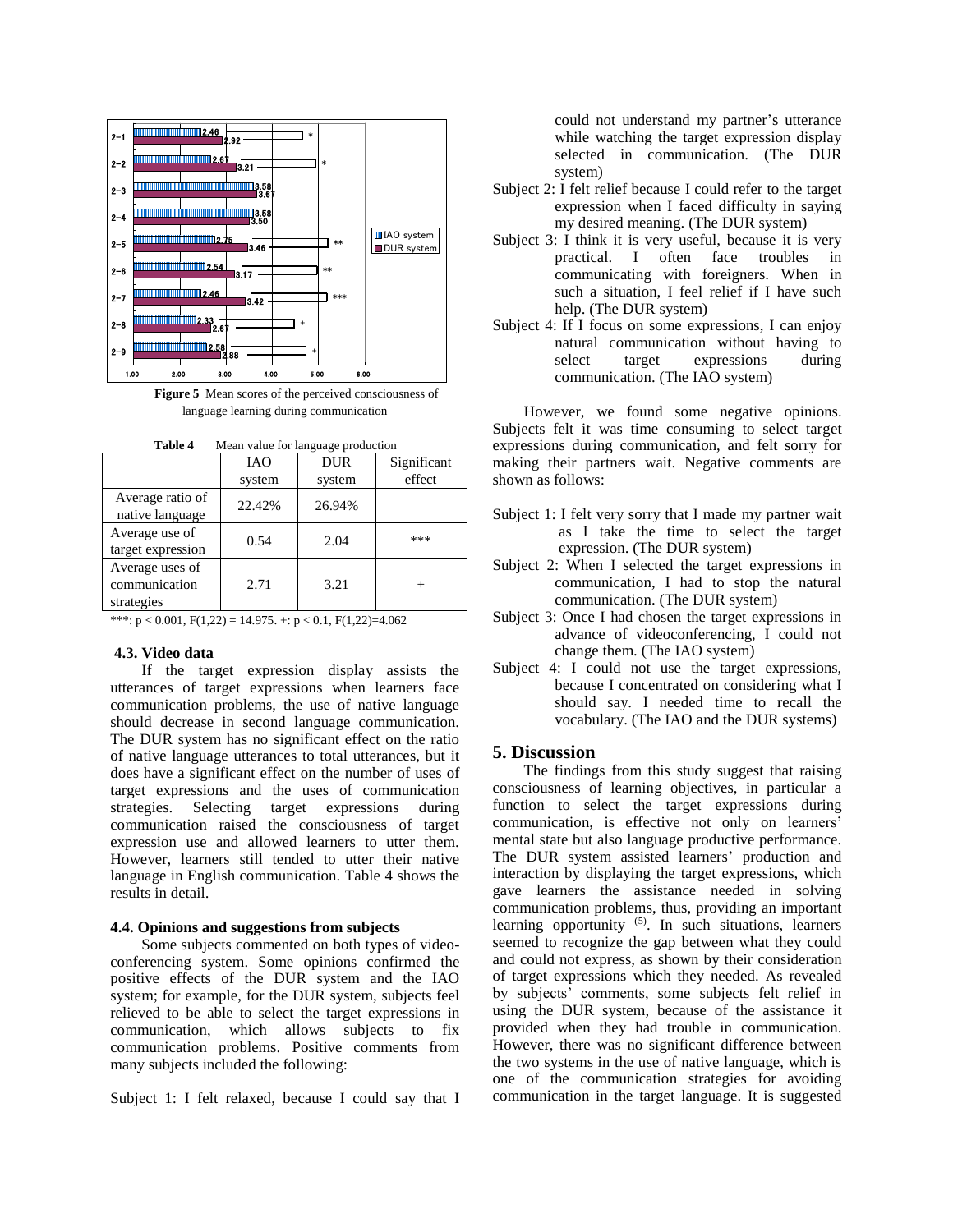that the time of selection of the target expressions, an environment factor to cognitive load, does not affect the cognitive load in English communication.

However, target expression selection and display during communication could be also an emotional obstacle for the facilitation of learning, because some subjects preferred to avoid unnatural communication and were, thus, reluctant to select suitable expressions during communication, as we can see in their comments. While the DUR system seemed to provide learners some assistance, load such as searching for suitable expressions in highly-interactive media such as video-conferencing seemed not to be reduced. In this respect, it is suggested that the IAO system, in which subjects did not need to select the target expression during communication, promotes subjects' concentration on the communication, though subjects rated the suitability of the time of selection of the target expressions less positively than for the DUR system. DUR system seems to be effective on increasing the use of target expressions. However, subjects could significantly use simple words (e.g., "Pardon?", "Sorry?") as communication strategies without using the function of target expression in DUR system.

Consciousness of natural communication also prevented subjects from selecting target expressions during communication, despite the high rating given to the selection of target expressions during communication. SCMC is very similar to a face-to-face environment <sup>(2)</sup>. Moreover, this study applied the context of learner-centered communicative learning. These features motivate learners to participate in the second language communication  $(39)$ , therefore, promoting high inter-activity  $(22)$ . However, from this study, it can be said that these features may prevent learners from being conscious of the learning context.

The number of target expression in DUR system was significantly more than that of IAO system. However, not all subjects were aware of the learning objectives and could use the target expression. Subjects used target expressions an average of 2.04 times in 15 minute communications. It seems that subjects tended to use simple and easy word for communication strategies without using target expression function in DUR system, which causes the unnatural communication, as mentioned above.

## **6. Conclusion and Future Work**

This study aims to investigate three points with respect to the time of selection of learning objectives in videoconferencing-based learner-centered language learning: the perceived ease of communication in English, the perceived consciousness of language learning in communication, and language productive performance.

Selecting learning objectives during communication was found to have been effective on some aspects of subjective evaluation and in the

number of uses of the target expressions.

Raising the consciousness of learning objectives during communication seems to be more effective than doing so in advance of communication; however, when selecting objectives during communication, some problems may arise which prevent learners from learning effectively. Attempting to select objectives while using highly-interactive media such as videoconferencing seems to increase the cognitive load in learning, as previous study (20) has reported. Also, the interactivity of this type of media increases awareness of the naturalness of communication much as in faceto-face communication which can cause learners to tend to avoid unnatural interruptions due to objective selection.

Future work towards the design of an effective videoconferencing system for learner-centered communicative learning is suggested as follows:

(1) Raising the consciousness of learning context

 In this study, the subjects positively evaluated the system which allows them to select learning objectives during communication. However, it seems that they felt difficulty in communicating with their partner using that function in videoconferencing, because of the cognitive load and the consciousness of communicating naturally. Learners seem to need to recognize the learning context, though it is also important for learners to be aware of natural communication. This suggests a modification allowing learners to know when another learner is using the assistance function; such a modification may reduce reluctance to interrupt conversation, since the learner's interlocutor would know the reason for the delay.

(2) System development and instructional design approach for the promotion of target expression use

In this study, DUR system outperformed IAO system in the subjective evaluation and learning performance. However, average rate and learning performance seem not to be high overall. This evaluation suggests the necessity to design effective instruction and develop functions on the frequent use of target expressions, taking into consideration the comments from subjects. Formative evaluation of functions based on a sound instructional design approach will be needed.

## (3) Long term investigation in classroom settings

This study was designed within an experimental setting. The results may not be directly applicable to practical environments.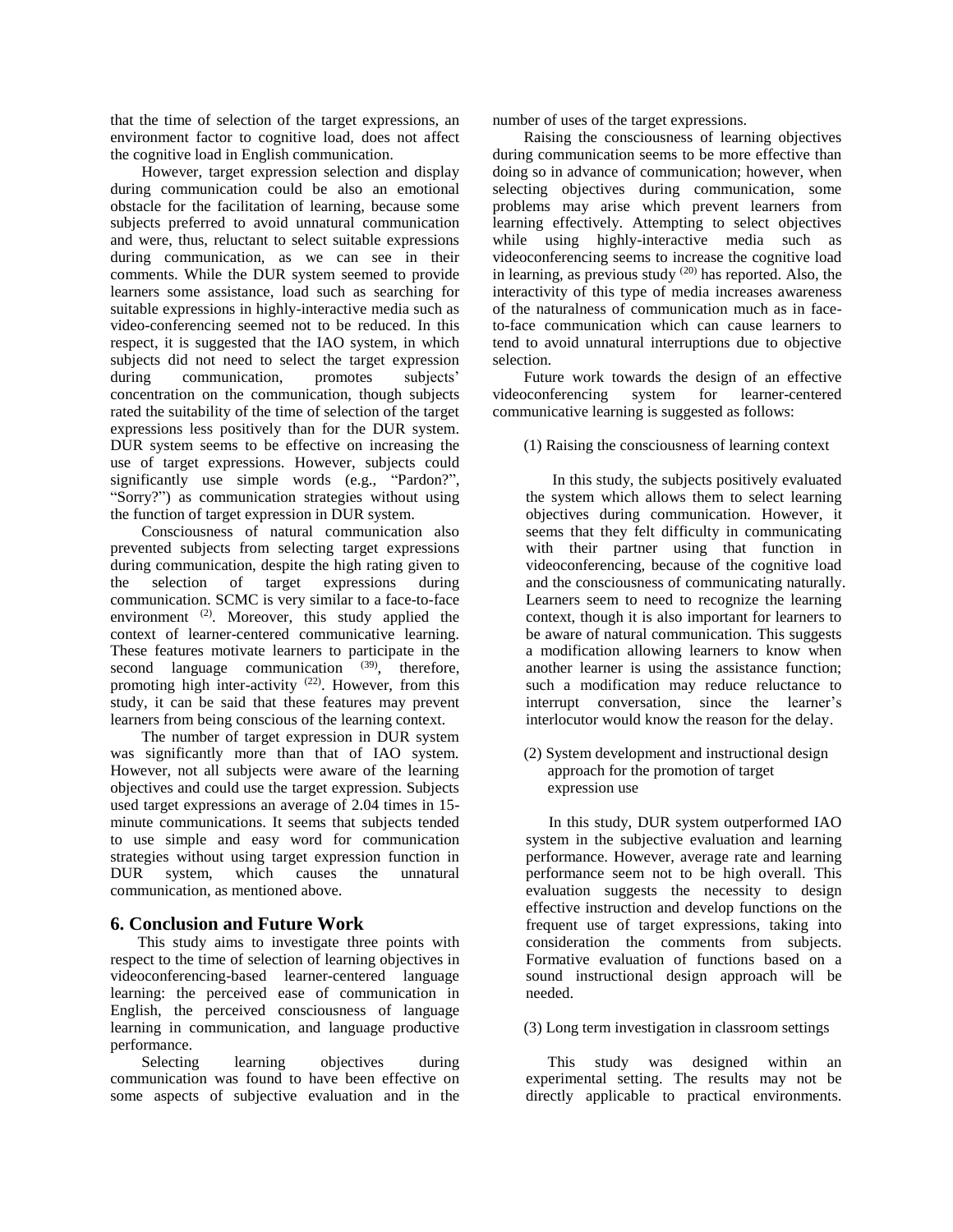Long term investigation in classroom settings will be needed to ex-tend the examination of the effectiveness of SCMC.

### **Acknowledgements**

This study was supported by Grant-in-Aid for Scientific Research No.16300264 from the Ministry of Education, Culture, Sports, Science and Technology (MEXT).

#### **References**

- (1) Abrams, Z. I.: "The effect of synchronous and asynchronous CMC on oral performance in German", The Modern Language Journal, 87(2), pp.157-167 (2003).
- (2) Blake, R.: "Computer mediated communication: A window on L2 Spanish inter-language", *Language Learning & Technology,*  4(1), pp.120-136 (2000).
- (3) Bransford, J.: "Anchored Instruction: Why we need it and how technology can help", In Nix,D and Spiro, R. (Eds), *Cognition, education and multimedia*, Erlbaum Associates, Hillsdale, NJ, USA (1990)
- (4) Bruce,V.: "The role of the face in communication: implications for videophone design", *Interacting with Computers*, 8(2), pp.166-176. (1996).
- (5) Canale, M.: "From communicative competence to communicative language pedagogy", In Richards, J.C. & Schmidt, R (Eds), *Language & Communication*, pp.2-27, Longman, London, UK (1983).
- (6) Chandler, P., Sweller, J.: "Cognitive Load Theory and the Format of Instruction", *Cognition and Instruction,* 8(4)*,* pp.293-332 (1991).
- (7) Chun, D.: "Using computer networking to facilitate the acquisition of interactive competence", *SYSTEM, 22*, pp.17-31 (1994).
- (8) Cognition and Technology Group at Vanderbilt.: "The Jasper experiment: An exploration of issues in learning and instructional design", *Educational Technology Research and Development*, 40(1), pp.65-80 (1992)
- (9) Cognition and Technology Group at Vanderbilt.: "The Jasper series as an example of anchored instruction: Theory, program description and assessment data", *Educational Psychologist*, 27, pp.291-315 (1992)
- (10) Ellis, R.: *Understanding Second Language Acquisition*, Oxford University Press, Oxford, UK (1986).
- (11) Ellis, R.: *Task-based Language Learning and Teaching*, Oxford University Press, Oxford, UK (2003).
- (12) Ellis, R.: "Principles of instructed language learning", *SYSTEM,*  33, pp.209-224 (2005).
- (13) Fernandez-Garcia, M. & Martinez-Arbelaiz, A.: "Negotiation of Meaning in Nonnative Speaker-Nonnative Speaker Synchronous Discussion", *CALICO Journal*, 19(2), pp.279-294 (2002).
- (14) Fotos,S. & Ellis, R.: "Communicating About Grammar: A Task Based Approach", *TESOL Quarterly*, 25(4), pp.605-628 (2002).
- (15) Fotos,S.: "Integrating Grammar Instruction and Communicative Language Use Through Grammar Consciousness-Raising Tasks", *TESOL Quarterly*, 28(2), pp.323-351 (1994).
- (16) Furstenberg, G.: "Teaching with Technology: What is at Stake?", *ADFL Bulletin,* 28(3), pp.21-25 (1997).
- (17) Gass, S.M., Mackey,A. & Pica,T.: "The Role of Input and Interaction in Second Language Acquisition: Introduction to the

Special Issue", *The Modern Language Journal*, 82(3), pp.299-305 (1998).

- (18) Gass, S.M. & Selinker, L: "Second language acquisition: An introductory course (2nd edition)", Lawrence Erlbaum Associates, NJ, USA, (2001)
- (19) Kester, L., Kirschner, P.A., van Merrienboer, J.J.G.: "Information presentation and trouble-shooting in electrical circuits", *International Journal of Science Education*, 26(2), pp.239-256 (2004).
- (20) Kirschner, P.A.: "Cognitive load theory: implications of cognitive load theory on the design of learning", *Learning and Instruction*, 12, pp.1-10 (2002).
- (21) Krashen, S.: *The input hypothesis: Issues and implications.* Harlow, Essex: London House, UK (1985).
- (22) Lee, L.: "Synchronous online exchanges: a study of modification devices on non-native discourse", *SYSTEM,* 30, pp.275-288 (2002).
- (23) Long, M.: "Input, Interaction, and Second-Language Acquisition", *Annals of the New York Academy of Sciences*, 379, pp.256-278, New York Academy of Sciences, New York, USA (1981).
- (24) Long, M.: "Task, Group, and Task-group Interactions", *University of Hawai'i Working Papers in ESL*, 8(2), pp.1-26 (1989).
- (25) McAndrew, P., Foubister, S.P. & Mayes, T.: "Videoconferencing in a language learning application", *Interacting with Computers*, 8(2), pp.207-217 (1996).
- (26) Ministry of Education, Culture, Science, Science and Technology.: "Regarding the Establishment of an Action Plan to Cultivate 'Japanese with English Abilities'", http://www.mext.go.jp (2004).
- (27) Nishihori, Y., Harris, D. & Nagaoka, K.: "Evaluating the Impact of the Gigabit Network on Learning", *Proceedings of the 19th Conference of Japan Society for Educational Technology*, pp.949-950 (2003).
- (28) Nishihori, Y., Nishinaga, N., Nagaoka, K., Tanaka, K., Okabe, S. & Yamamoto, Y.: "Enabling Cross-Cultural Learning Communities – Collaborative Network Technologies and their Pedagogical Implications", *The Journal of Information and Systems in Education*, 3(1), pp.57-66 (2004).
- (29) Peterson, M.: "Directions for Development in Hypermedia Design", Computer Assisted Language Learning, 13(3), pp.253-269, (2000)
- (30) Pica, T. & Doughty, C.: "Input and interaction in the communicative language classroom: A comparison of teacherfronted and group activities", In Gass, S.M & Madden,C.G. (Eds), *Input in second language acquisition*, pp.115-132 Newbury House, Rowley, MA: USA (1985).
- (31) Schmidt, R.W.: "The Role of Consciousness in Second Language Learning", *Applied Linguistics*, 11(2), pp.129-158 (1990).
- (32) Schmidt, R.W.: "Attention", In Robinson, P (Eds), *Cognition and Second language Instruction*, pp.3-32, Cambridge University Press, Cambridge: UK (2001).
- (33) Swain, M.: "Communicative competence: Some roles of comprehensible input and comprehensible output in its development", In Gass, S.M & Madden, C.G. (Eds), *Input in*